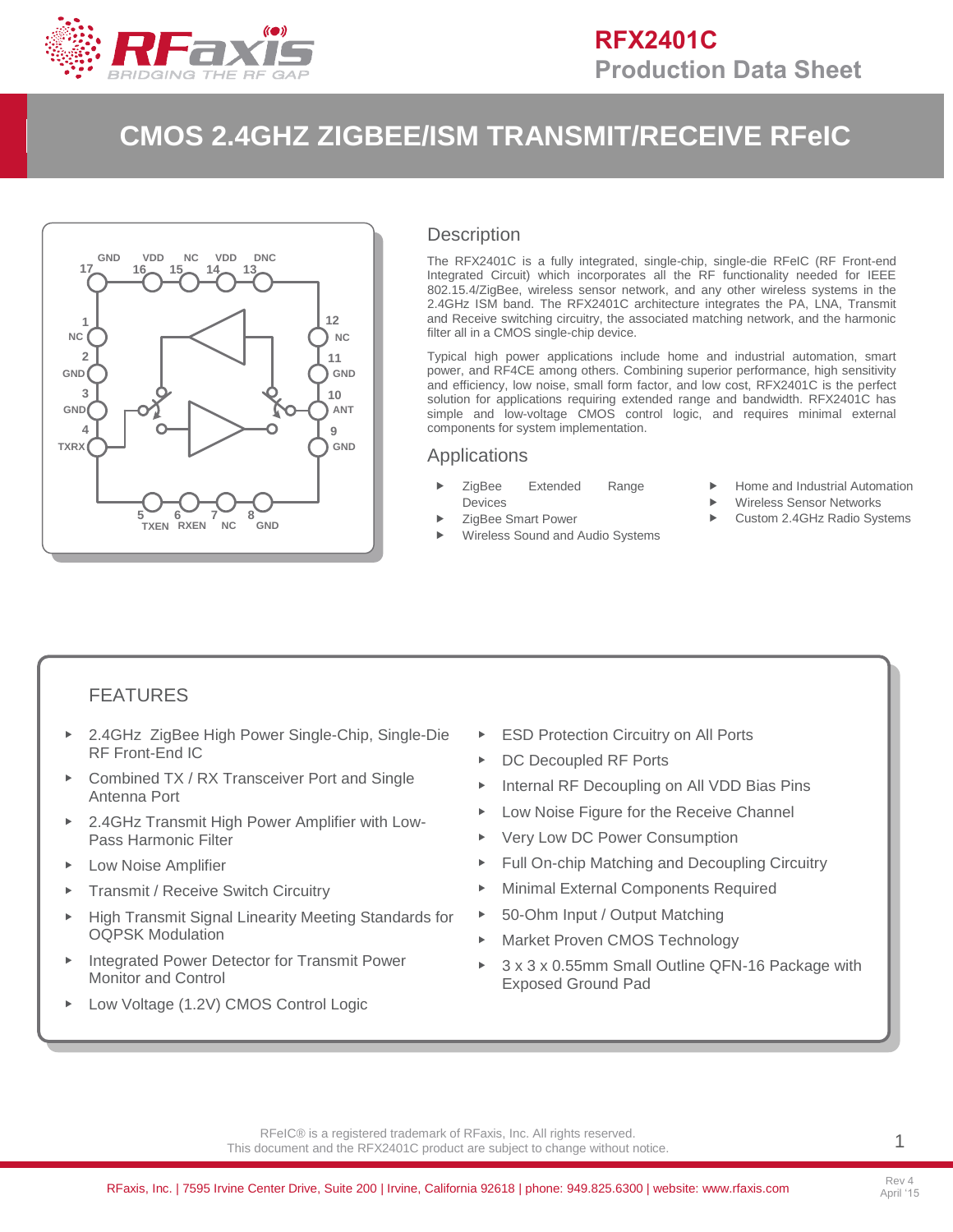

#### PIN ASSIGNMENTS:

| <b>Pin Number</b>     | <b>Pin Name</b> | <b>Description</b>                                                                      |  |
|-----------------------|-----------------|-----------------------------------------------------------------------------------------|--|
| 1, 7, 12, 15          | NC.             | Not Connected; May be floated or connected to GND                                       |  |
| 4                     | <b>TXRX</b>     | RF signal to / from the Transceiver: DC shorted to GND                                  |  |
| 5                     | <b>TXEN</b>     | <b>CMOS Input to Control TX Enable</b>                                                  |  |
| 6                     | <b>RXEN</b>     | <b>CMOS Input to Control RX Enable</b>                                                  |  |
| 10                    | ANT             | RF Signal from the PA or RF Signal Applied to the LNA; DC Shorted to GND                |  |
| 2, 3, 8, 9,<br>11, 17 | <b>GND</b>      | Ground – Must be connected to Ground in the Application Circuit                         |  |
| 13                    | <b>DNC</b>      | Reserved – Do Not Connect in the Application Circuit                                    |  |
| 14                    | <b>VDD</b>      | Alternative Voltage Supply Pin, internally connected to Pin 16, no connection<br>needed |  |
| 16                    | <b>VDD</b>      | <b>Voltage Supply Connection</b>                                                        |  |

#### PIN-OUT DIAGRAM:

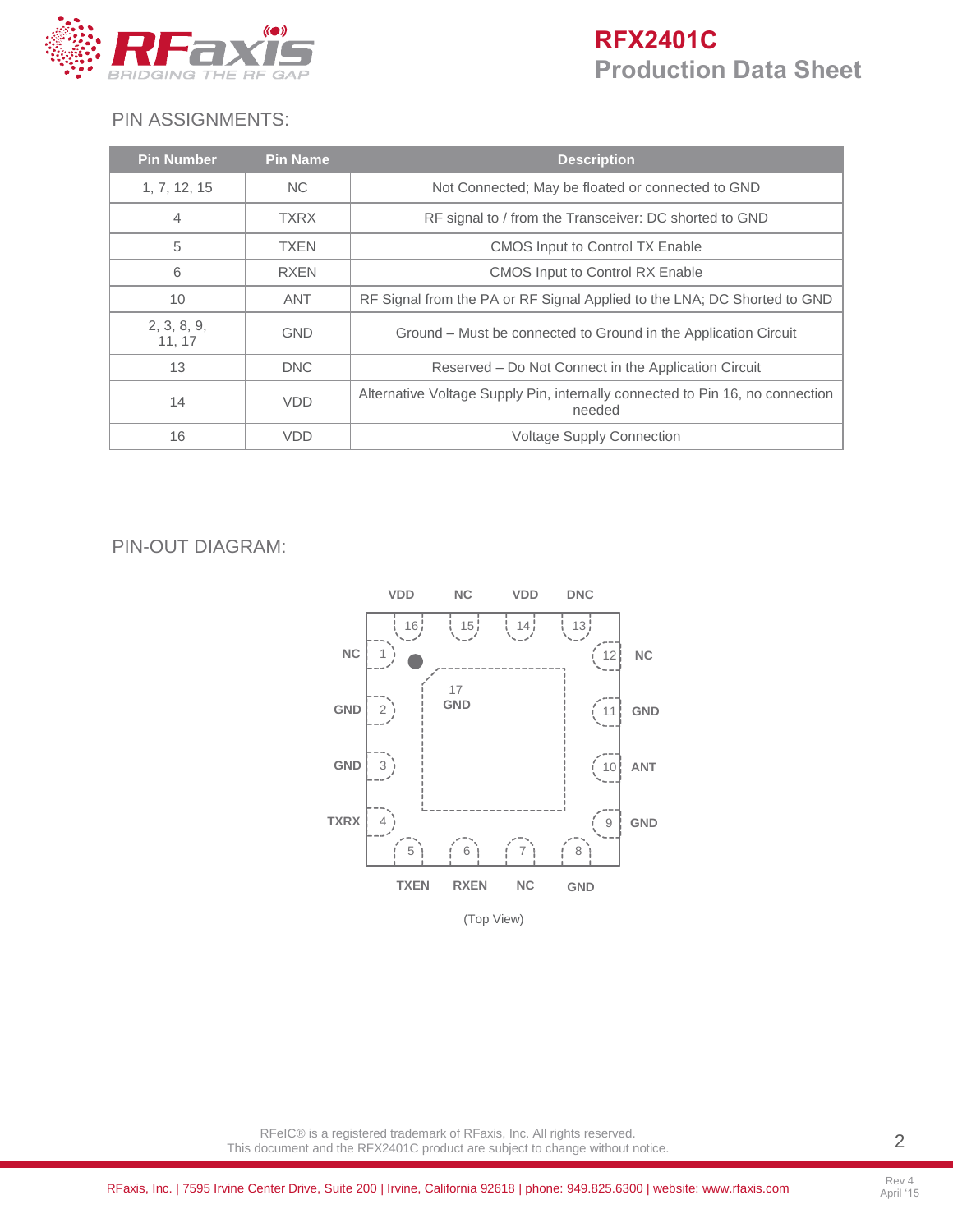

#### ABSOLUTE MAXIMUM RATINGS:

| <b>Parameters</b>                     | <b>Units</b>    | <b>Min</b> | <b>Max</b> | <b>Conditions</b>                                                                                 |  |
|---------------------------------------|-----------------|------------|------------|---------------------------------------------------------------------------------------------------|--|
| DC VDD Voltage Supply                 | V               | $\Omega$   | 4.0        |                                                                                                   |  |
| DC Control Pin Voltage                | V               | $\Omega$   | 3.6        | Through 1Kohm resistor                                                                            |  |
| DC VDD Current Consumption            | mA              |            | 350        | Through VDD Pins when TX is "ON"                                                                  |  |
| DC Control Pin Current<br>Consumption | μA              |            |            |                                                                                                   |  |
| <b>TX RF Input Power</b>              | dB <sub>m</sub> |            | $+5$       | <b>All Operating Modes</b>                                                                        |  |
| <b>ANT RF Input Power</b>             | dB <sub>m</sub> |            | $+5$       | When RX is "ON"                                                                                   |  |
| <b>Junction Temperature</b>           | $^{\circ}C$     |            | 150        |                                                                                                   |  |
| <b>Storage Ambient Temperature</b>    | $^{\circ}C$     | $-50$      | $+150$     | No RF and DC Voltages Applied<br>Appropriate care required according to<br><b>JEDEC Standards</b> |  |

*Note1: Sustained operation at or above the Absolute Maximum Ratings for any one or combinations of the above parameters may result in permanent damage to the device and is not recommended. All Maximum RF Input Power Ratings assume 50-Ohm terminal impedance.*

#### RECOMENDED OPERATING CONDITIONS:

| <b>Parameters</b>                    | <b>Units</b>       | <b>Min</b> | <b>Typ</b> | <b>Max</b> | <b>Conditions</b>      |
|--------------------------------------|--------------------|------------|------------|------------|------------------------|
| DC VDD Voltage Supply                | V                  | 2.0        | 3.3        | 3.6        | All VDD Pins           |
| Control Voltage "High"               | V                  | 1.2        |            | <b>VDD</b> | Through 1Kohm resistor |
| Control Voltage "Low"                | V                  | 0          |            | 0.3        |                        |
| <b>Operating Ambient Temperature</b> | $^{\circ}$ C       | $-40$      |            | $+125$     |                        |
| $\theta$ ja                          | $\rm{^{\circ}$ C/W |            | 35         |            | See note 2             |

*Note2: For operation above +85 <sup>o</sup>C, use the ja as guidance for system design to assure the junction temperature will not exceed the maximum of +150 <sup>o</sup>C.*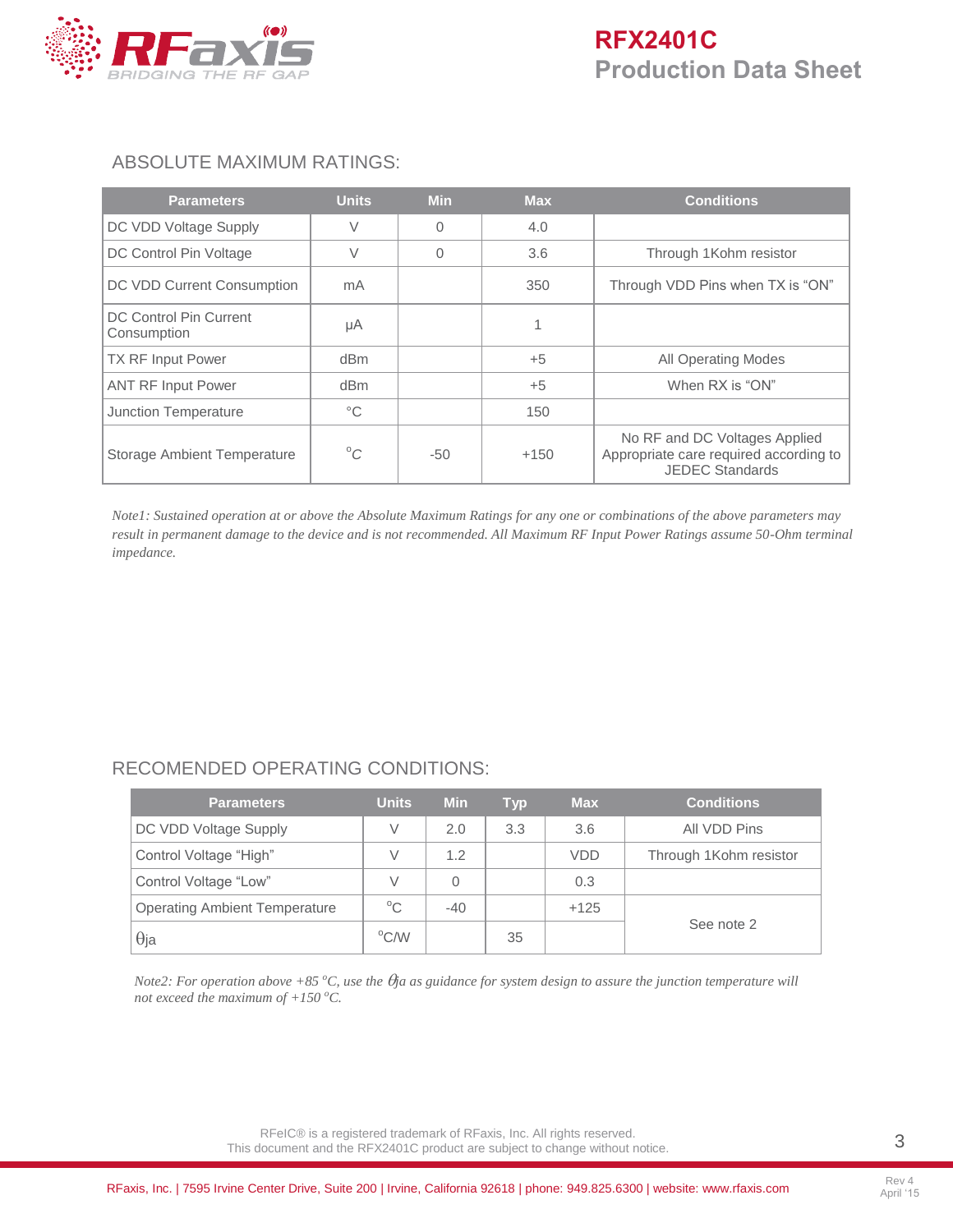

### TRANSMIT TECHNICAL PARAMETERS (VDD=3.3V; T=+25 °C)

| <b>Parameters</b>                           | <b>Units</b> | <b>Min</b> | <b>Typ</b> | <b>Max</b> | <b>Conditions</b>                                             |
|---------------------------------------------|--------------|------------|------------|------------|---------------------------------------------------------------|
| <b>Operating Frequency Band</b>             | <b>GHz</b>   | 2.4        |            | 2.525      | All RF Pins Terminated by 50 Ohm                              |
| <b>Saturated Output Power</b>               | dBm          |            | $+22$      |            |                                                               |
| Small-Signal Gain                           | dB           |            | 25         |            |                                                               |
| Second Harmonic                             | dBm/MHz      |            | $-10$      |            | $P_{OUT} = +20$ dBm, IEEE 802.15.4<br>OQPSK modulation signal |
| <b>Third Harmonic</b>                       | dBm/MHz      |            | $-20$      |            | $P_{OUT} = +20$ dBm, IEEE 802.15.4<br>OQPSK modulation signal |
| Input Return Loss                           | dB           |            | $-10$      |            |                                                               |
| Output Return Loss                          | dB           |            | -6         |            |                                                               |
| Input / Output Impedance Single-Ended       | Ohm          |            | 50         |            |                                                               |
| <b>TX Quiescent Current</b>                 | mA           |            | 17         |            | No RF Applied                                                 |
| TX High Power Current                       | mA           |            | 90         |            | $P_{OUT} = +20dBm$                                            |
| Load VSWR for Stability (Pout=+20dBm)       | N/A          |            | 6:1        |            | All Non-Harmonically Related Spurs<br>Less than -43dBm/MHz    |
| Load VSWR for Ruggedness<br>$(Pout=+20dBm)$ | N/A          |            | 10:1       |            | No Damage                                                     |

### RECEIVE TECHNICAL PARAMETERS (VDD=3.3V; T=+25 °C)

| <b>Parameters</b>               | <b>Units</b> | <b>Min</b> | Typ   | <b>Max</b> | <b>Conditions</b>                |
|---------------------------------|--------------|------------|-------|------------|----------------------------------|
| <b>Operating Frequency Band</b> | GHz          | 2.4        |       | 2.525      | All RF Pins Terminated by 50 Ohm |
| Gain                            | dB           |            | 12    |            |                                  |
| Noise Figure                    | dB           |            | 2.5   |            |                                  |
| Input Return Loss               | dB           |            | $-10$ |            |                                  |
| Output Return Loss              | dB           |            | $-12$ |            |                                  |
| RF Port Impedance               | Ohm          |            | 50    |            |                                  |
| <b>RX Quiescent Current</b>     | mA           |            | 8     |            | No RF Applied                    |
| Input $P_{1dB}$                 | dBm          |            | -8    |            | At ANT Pin                       |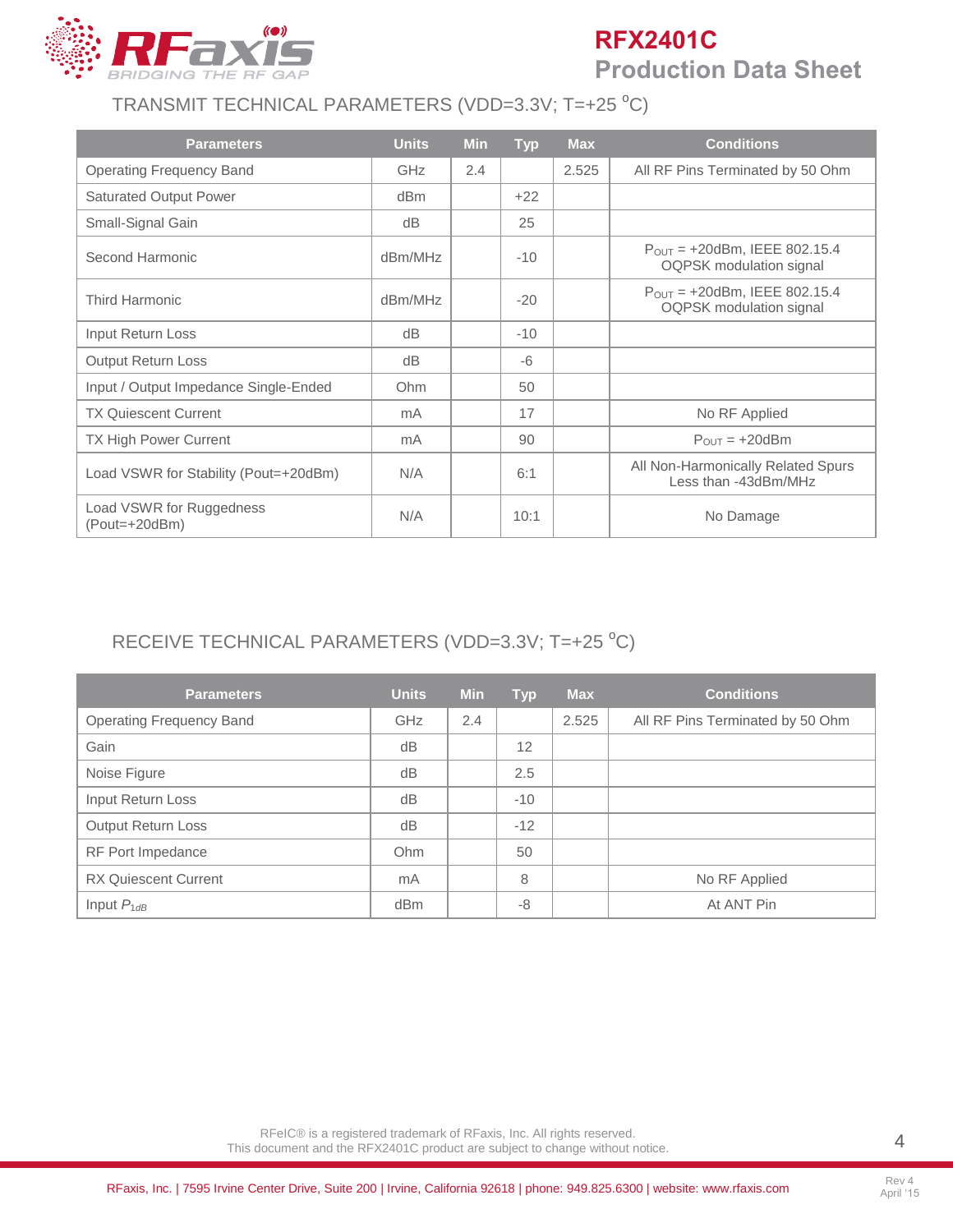

#### STANDBY MODE TECHNICAL PARAMTERS:

| <b>Parameters</b>                       | <b>Units</b> | <b>Min</b> | Typ    | <b>Max</b> | <b>Conditions</b> |
|-----------------------------------------|--------------|------------|--------|------------|-------------------|
| DC Shutdown Current                     | μA           |            |        |            |                   |
| <b>TXRX-ANT Insertion Loss (S21)</b>    | dB           |            | $-50$  |            | $Pin < -20dBm$    |
| ANT-TXRX Insertion Loss (S21)           | dB           |            | $-50$  |            |                   |
| Return Loss (S11)                       | dB           |            | $-1.5$ |            | From TXRX Port    |
| <b>Transmit-Receive Switching Time</b>  | nsec         |            | 800    |            |                   |
| Shut-Down and "ON" State Switching Time | nsec         |            | 800    |            |                   |

#### CONTROL LOGIC TRUTH TABLE

| <b>TXEN</b> | <b>RXEN</b> | <b>Operating Conditions</b> |
|-------------|-------------|-----------------------------|
|             |             | <b>TX Active</b>            |
|             |             | <b>RX</b> Active            |
|             |             | Chip is Shut-down           |

Note: "1" denotes high voltage state (> 1.2V)

"0" denotes low voltage stage (<0.3V) at Control Pins

"X" denotes do not care: either "1" or "0" can be applied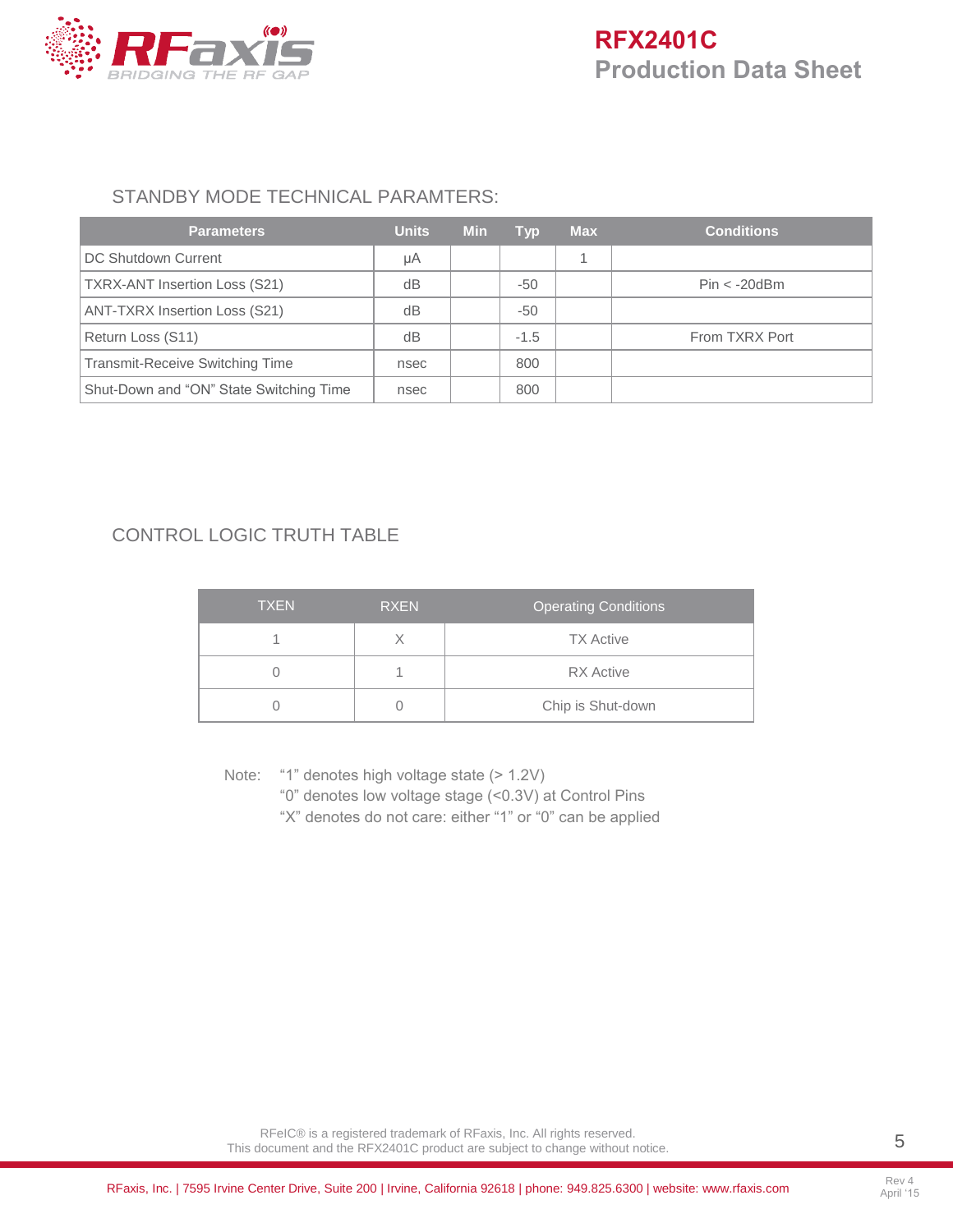

#### APPLICATION CIRCUIT GUIDELINES



PCB LAND PATTERN

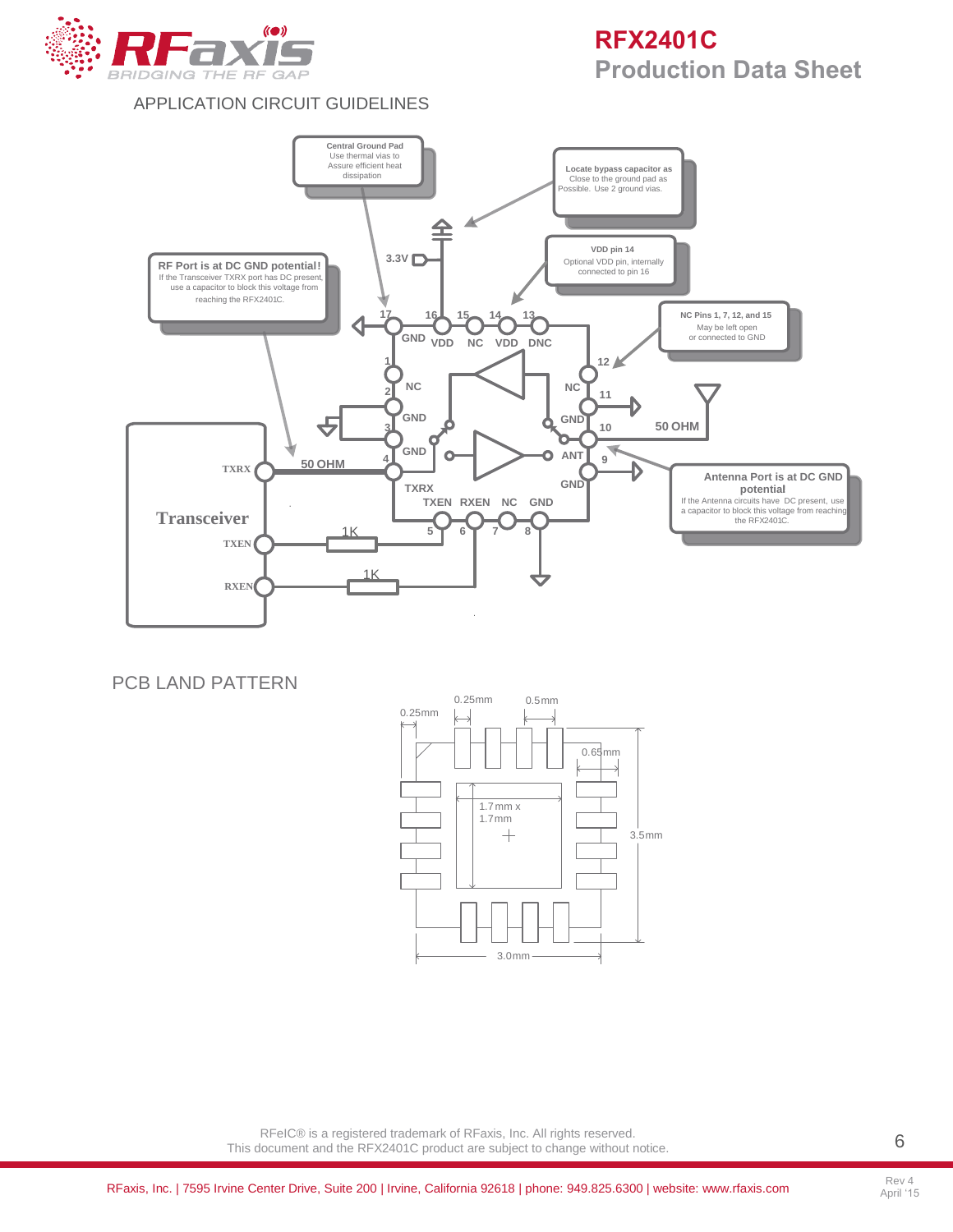

PACKAGE DIMENSIONS:



PACKAGE MARKING:

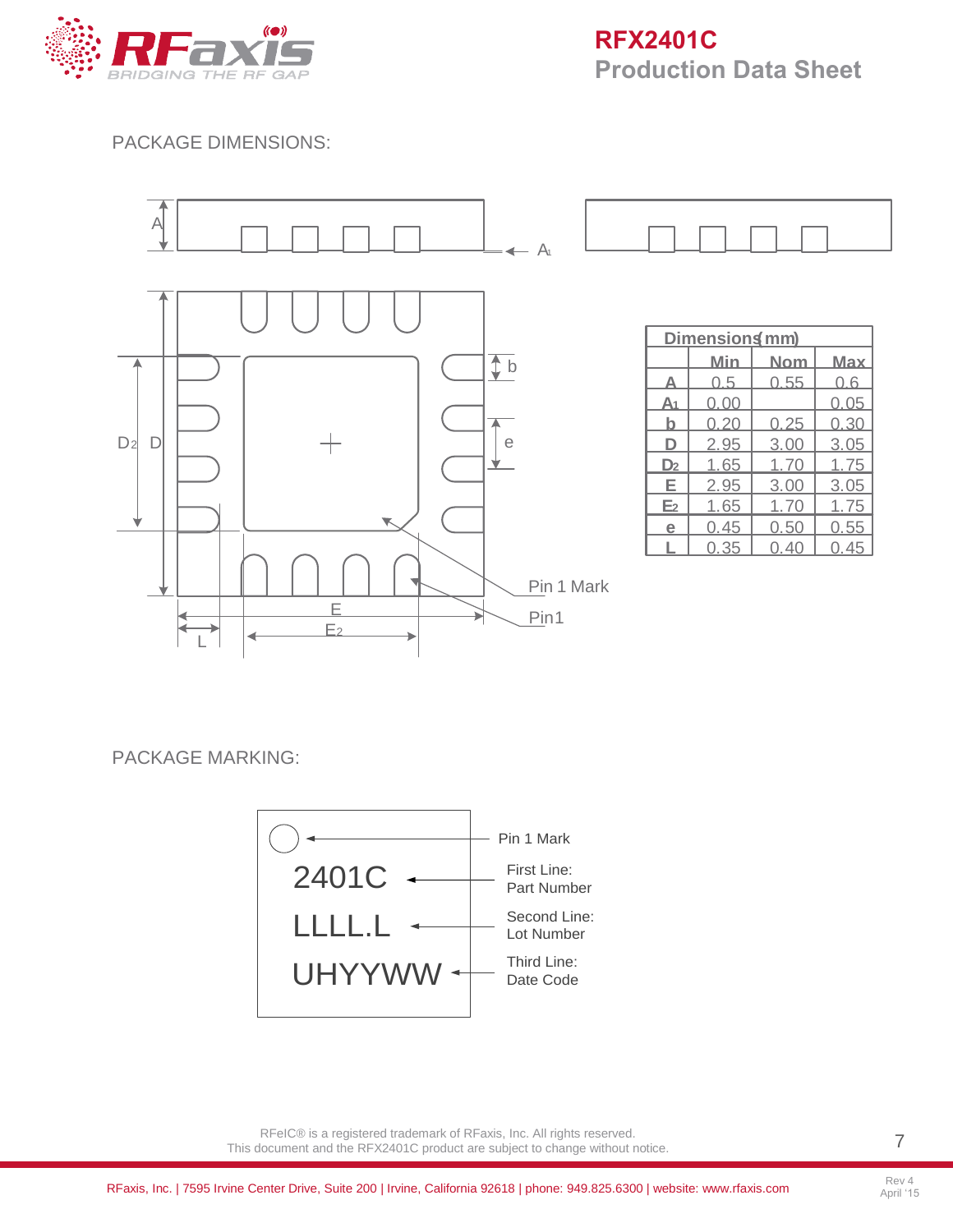

### TAPE AND REEL INFORMATION:

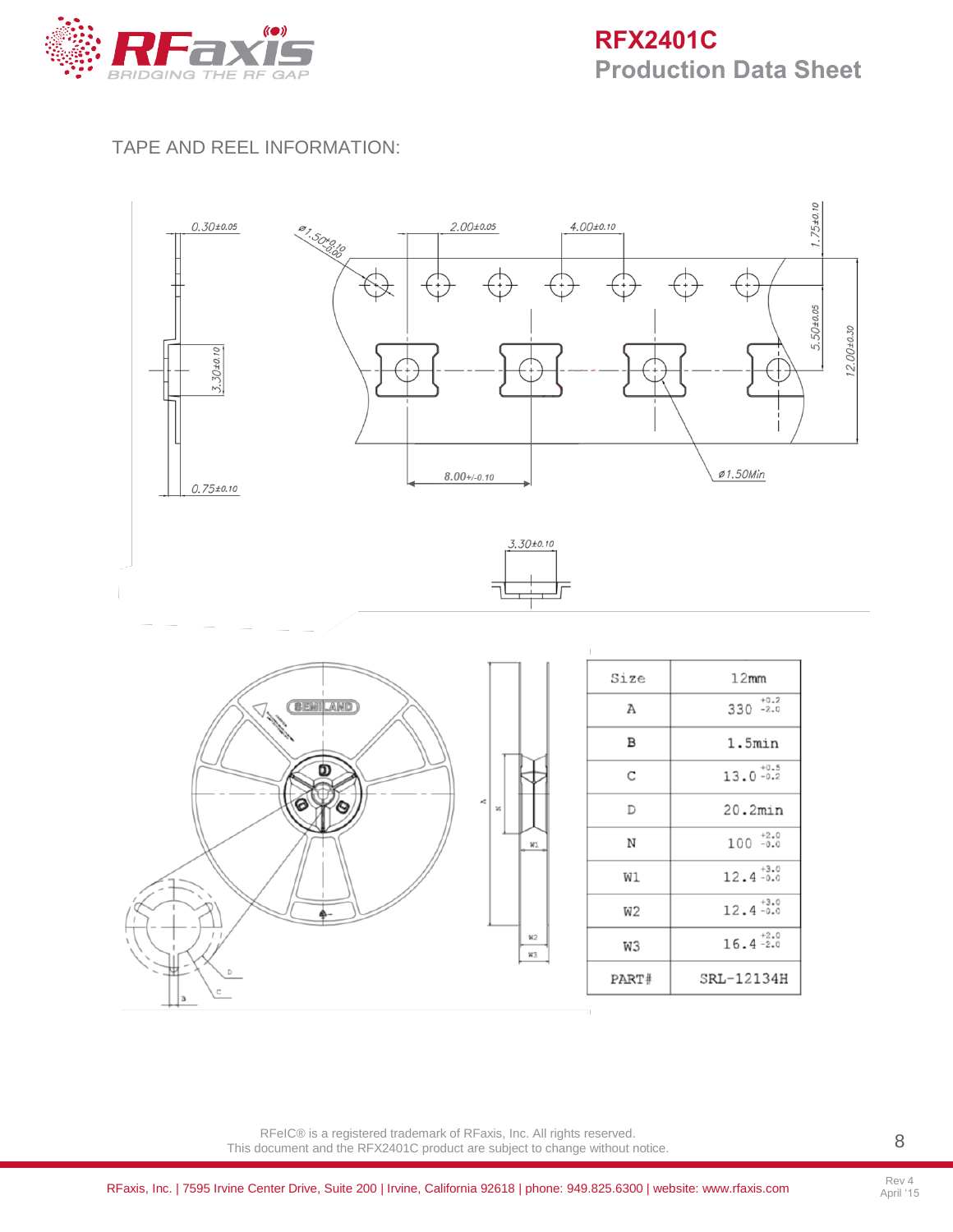

#### RECOMMENDED SOLDER REFLOW PROFILE:



| <b>Profile Feature</b>                                                                                                                       | Sn-Pb Eutectic Assembly                                                                    | <b>Pb-Free Assembly</b>                                                           |  |  |  |  |
|----------------------------------------------------------------------------------------------------------------------------------------------|--------------------------------------------------------------------------------------------|-----------------------------------------------------------------------------------|--|--|--|--|
| Preheat/Soak<br>Temperature Min (T <sub>smin</sub> )<br>Temperature Max (T <sub>smax</sub> )<br>Time $(t_s)$ from $(T_{smin}$ to $T_{smax})$ | 100 °C<br>150 °C<br>60-120 seconds                                                         | 150 °C<br>200 °C<br>60-120 seconds                                                |  |  |  |  |
| Ramp-up rate $(T_L$ to $T_D)$                                                                                                                | 3 °C/second max.                                                                           |                                                                                   |  |  |  |  |
| Liquidous temperature $(T_1)$<br>Time $(t_L)$ maintained above $T_L$                                                                         | 183 °C<br>60-150 seconds                                                                   | 217 °C<br>60-150 seconds                                                          |  |  |  |  |
| Peak package body temperature $(T_n)$                                                                                                        | For users $T_p$ must not exceed the<br>Classification temp in Table 4-1.                   | For users $T_p$ must not exceed the<br>Classification temp in Table 4-2.          |  |  |  |  |
|                                                                                                                                              | For suppliers T <sub>p</sub> must equal or exceed<br>the Classification temp in Table 4-1. | For suppliers $T_p$ must equal or exceed<br>the Classification temp in Table 4-2. |  |  |  |  |
| Time $(t_0)^*$ within 5 °C of the specified<br>classification temperature $(T_c)$ , see<br>Figure 5-1.                                       | 20 <sup>*</sup> seconds                                                                    | 30* seconds                                                                       |  |  |  |  |
| Ramp-down rate $(T_n$ to $T_1$ )                                                                                                             | 6 °C/second max.                                                                           | 6 °C/second max.                                                                  |  |  |  |  |
| Time 25 °C to peak temperature                                                                                                               | 6 minutes max.<br>8 minutes max.                                                           |                                                                                   |  |  |  |  |
| * Tolerance for peak profile temperature $(T_n)$ is defined as a supplier minimum and a user maximum.                                        |                                                                                            |                                                                                   |  |  |  |  |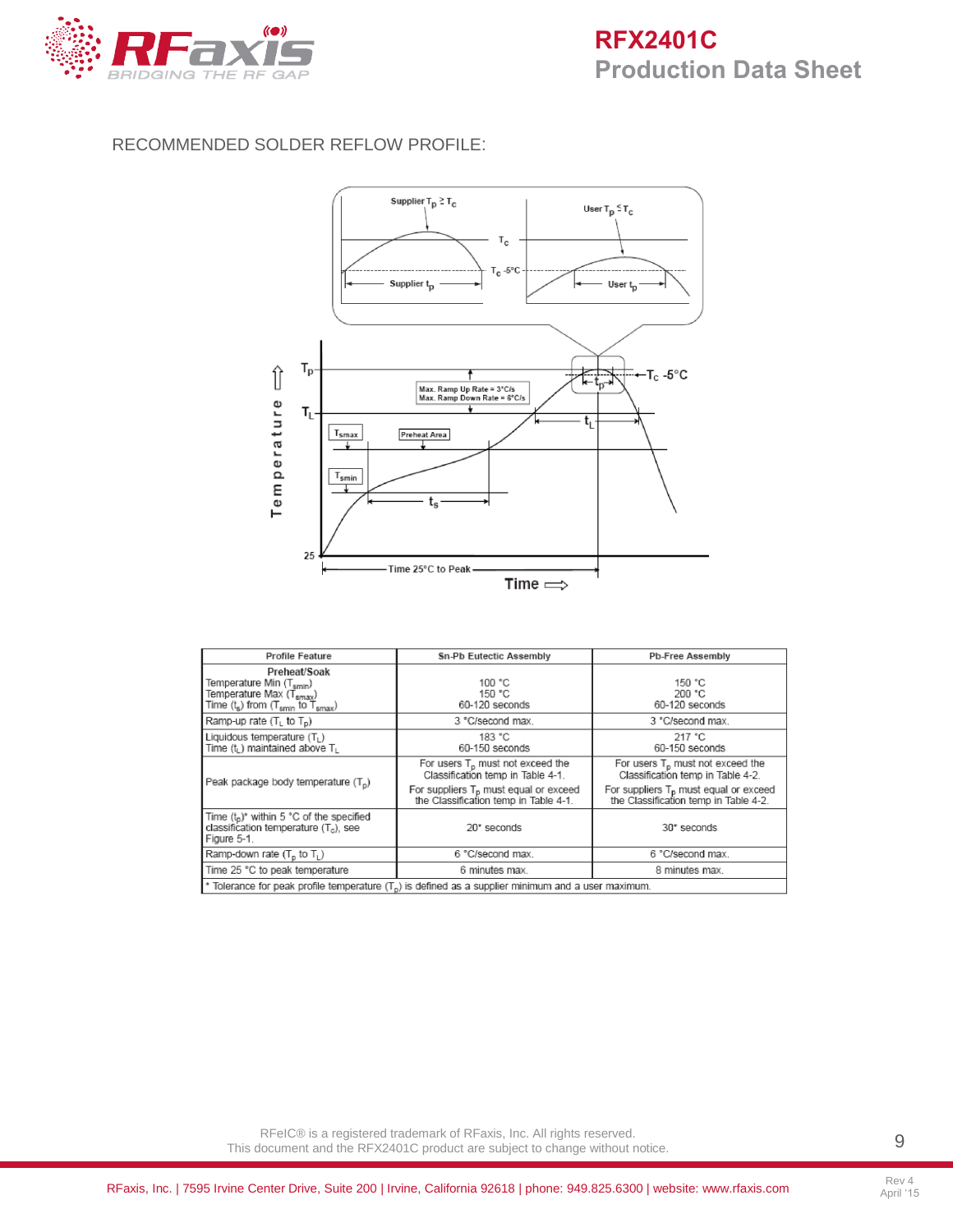

#### SnPb Eutectic Process - Classification Temperatures (T<sub>c</sub>)

| Package Thickness | Volume mm <sup>3</sup><br>$<$ 350 | Volume mm <sup>3</sup><br>>350 |
|-------------------|-----------------------------------|--------------------------------|
| $<$ 2.5 mm        | 235 °C                            | 220 °C                         |
| $\geq$ 2.5 mm     | 220 °C                            | 220 °C                         |

#### Pb-Free Process - Classification Temperatures (T<sub>c</sub>)

| Package<br><b>Thickness</b> | Volume mm <sup>3</sup><br>$350$ | Volume mm <sup>3</sup><br>$350 - 2000$ | Volume mm <sup>3</sup><br>>2000 |
|-----------------------------|---------------------------------|----------------------------------------|---------------------------------|
| $<$ 1.6 mm                  | 260 °C                          | 260 °C                                 | 260 °C                          |
| $1.6$ mm - $2.5$ mm         | 260 °C                          | 250 °C                                 | 245 °C                          |
| $>2.5$ mm                   | 250 °C                          | 245 °C                                 | 245 °C                          |